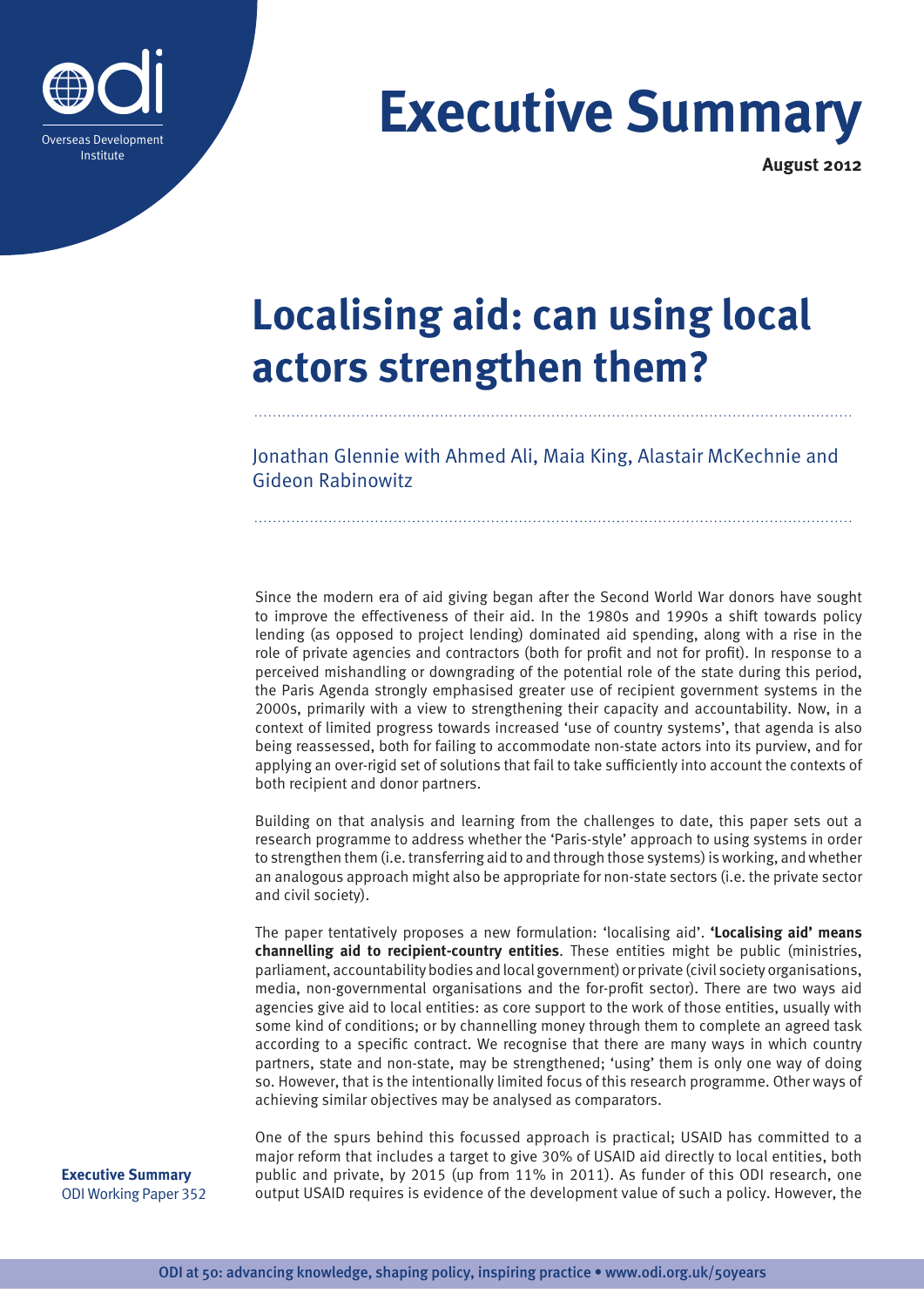application of such a policy to broader development and aid debates is immediately apparent. By introducing non-state actors into a category alongside government and state institutions, the localising-aid approach re-emphasises a 'whole-of-society' approach, much in the spirit of the recent Busan conference in November 2011. Furthermore, given donors' poor progress to date in meeting the Paris commitments, such an approach may promote a wider range of options for the development community in its bid to improve aid effectiveness and gradually to reduce the reliance of host countries on aid interventions. Preliminary investigation suggests that both the evidence base for the effectiveness of using country systems and the theory (or theories) of change (i.e. the logic behind intervention) are often poorly articulated. If aid agencies are to implement sometimes radical reforms, in the face of hard questioning by domestic stakeholders concerned about the loss of tied business or the increased risk associated with localising aid, a stronger evidence base will be necessary.

This preliminary framing paper does not seek to present evidence, but to frame the enquiry. The output of the research will be an improved evidence base to support the development of aid-delivery options that credibly balance results with sustainability, and the political economy factors of both donor and recipient countries. In Part 1 of this paper we look at the history of aid effectiveness to date, with a special focus on the motivating factors behind, and critiques of, the Paris Agenda. In Part 2 we set out a research programme to investigate whether localising aid may lead to better aid impacts, particularly with regard to sustainability of development results, through the strengthening of the state sector, private sector and civil society.

#### **PART 1: From Paris to Busan: The conventional approach to country systems**

In the first section we briefly summarise the aid policy trends of the 1980s and 1990s, not an easy task given the weakness of the quantitative data. While the main aid modality in the 1960s and 1970s was project funding, economic crises in much of the developing world during the second half of the 1970s led to a different approach with two main pillars. On one hand, there was an increase in the proportion of grants and loans transferred directly to recipient-government coffers (socalled 'structural adjustment lending', because the conditions attached were intended to promote 'structural' changes in recipient economies). On the other hand, the role of private entities, including national and international organisations, began to take on a growing importance in development. By 1993, Northern CSOs accounted for \$5.6bn (15%) of bilateral grants from DAC states, and in India they handled 25% of all aid; much of it was channelled to recipient country organisations. USAID was said to recycle 80% of its aid back to US contractors.

By the turn of the century dominant critiques had emerged of both of these pillars. The first pillar − coercive structural adjustment lending that promoted policies without deep local ownership − had few defenders left. Some thought it had not worked because of the impossibility of 'buying reform' where no national leadership supported it; others thought the neo-liberal policies of the Washington Consensus were simply misguided. Still others were more concerned about the impact of strict conditionality on democracy and sovereignty. The second pillar − faith in the ability of non-state sectors to achieve results where other aid modalities had failed − was undermined by poor results, bad value for money and lack of sustainability without chronic aid dependence. A consensus emerged that the role of a capable, accountable state had been overlooked by development practitioners who had placed too much weight on private entities (either market or voluntary organisations) to break through the barriers to progress in poor countries, or on external agencies to intrusively manage state failings.

In section 1.2 we chart the aid-effectiveness agenda that emerged in response to this critique and which coalesced around the Paris Agenda. While the role of CSOs continued to evolve, with emphasis on participation and an 'enabling environment', the clearest policy direction in the new era, as set out at the Rome, Paris and Accra conferences of the 2000s, was the alignment of donors behind strategies 'owned' by the recipient country itself − namely, the government. We identify three main groups of motivating factors behind this emphasis shift, sometimes interconnected and sometimes even contradictory: results, sustainability and reduced costs.<sup>1</sup> In the main they emanate from observing the 'dis-benefits' of aid that bypass country systems (i.e. a 'negative' efficiency argument, rather than a 'positive' opportunity and outcome argument).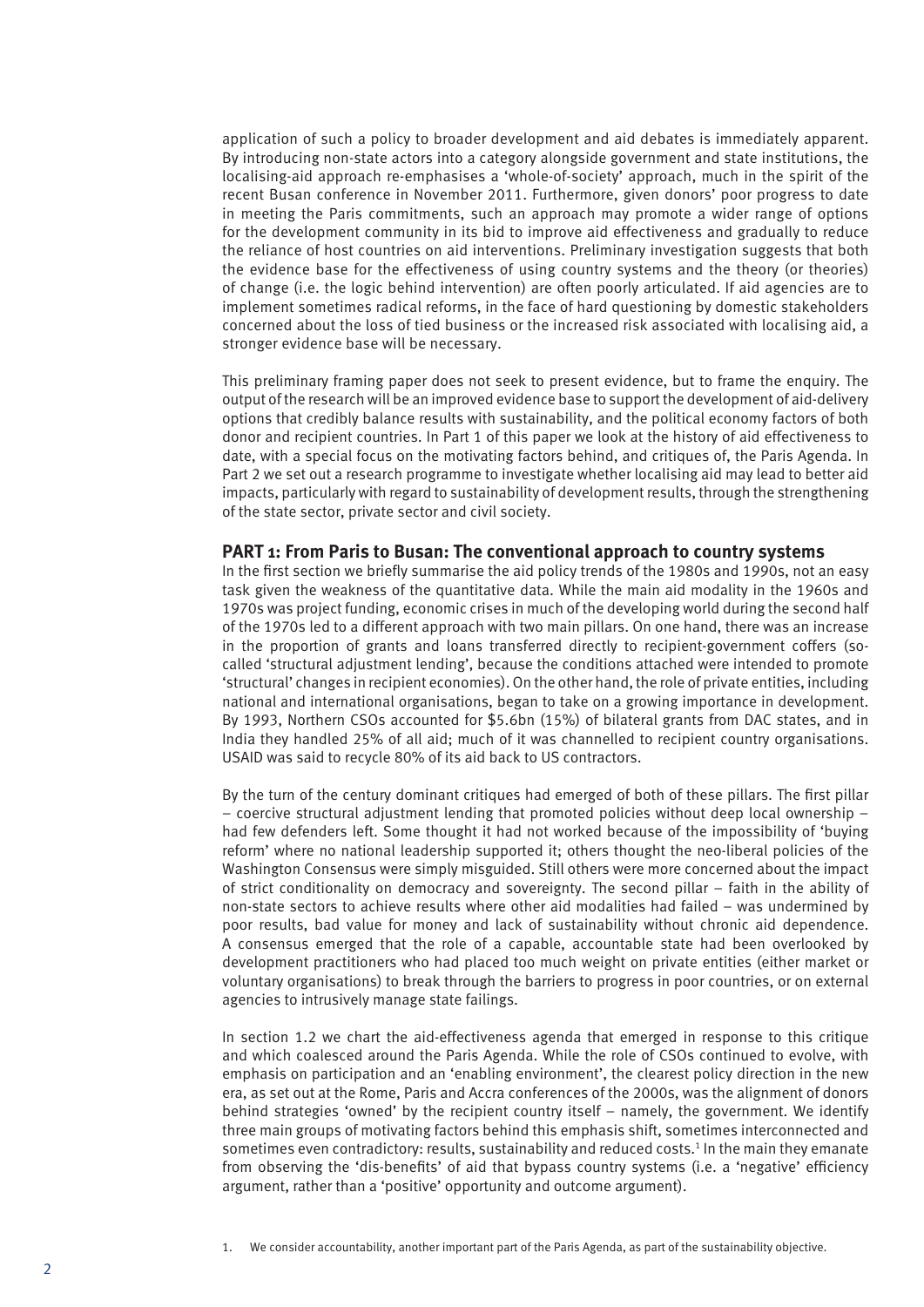# *Results: Concern that poverty-reduction results were limited and slow*

Donors recognised that sharing control and responsibility for development interventions with local (notably state) actors might lead to a range of new risks and challenges. At the same time, evidence suggested that when donors forced their own priorities on countries, they ran the risk of working counter to, rather than along with, the grain of local actors, making progress therefore less likely. The integration of donor and recipient development objectives, it was thought, would lead to a higher probability of objectives being realised as quickly as possible. Well under 50% of donor assistance was considered to be aligned to country priorities in 2005, a statistic that has little changed since (OECD, 2011a).

# *Sustainability: Increasing recognition of the importance of strengthening local actors and procedures for the sustainability of development results*

Rather than respond directly to the needs of the poorest by delivering services, donors wanted to use aid to support and strengthen a partner country's ability to deliver the same services itself, without foreign assistance. Failure to consider the sustainability of any progress achieved was acknowledged as short-sighted. Particular focus was placed on the importance of a wellfunctioning state, a marginalised priority in the practices of many development actors in previous years. Weak state capability came to be seen as a primary cause of slow development. This view is well-expressed in a recent USAID analysis: 'Successful development depends in large part on the efficiency, integrity and effectiveness with which a country raises, manages and expends public resources. Therefore, improving the formal and informal rules and institutions that govern these activities, and strengthening the related human and technological capacities, should be a major component of any development approach' (USAID, 2011).

# *Reduced costs: Increasing development value per aid dollar by reducing high administrative burdens*

At the same time evidence began to emerge that the transaction costs of delivering aid through projects were becoming unacceptably high for countries with large numbers of them and a multitude of donors, each with its reporting and accounting requirements. Bringing down transaction costs became a key donor focus. Using country systems was one way of reducing the transaction costs associated with aid since there would be less need of separate project management, implementation planning and monitoring. This would free up government resources and save money since donors would no longer need to set up separate processes. By better coordinating their aid procedures, donors hoped to reduce the resources spent on administration.

We discuss each of these issues in turn. We suggest that the central motivating factor of one key element of the Paris Agenda − increased use of country systems − was sustainability. Our proposed research programme focuses primarily on this goal.

Just as the policies of the 1980s and 1990s underwent criticism, so has the focus on country systems defined at Paris. We look at these criticisms in section 1.3. The orthodox analysis to date is that where the Paris prescriptions on country systems have been implemented, they have worked to varying degrees, but that there has been surprisingly little implementation: that is to say, the direction of travel is right, but there has been little movement. We look at why commitments on country systems that seemed appropriate on paper have been so hard to implement in reality, and analyse whether it is the commitments themselves that may need modifying.

According to some critiques, the new consensus emerging from the Paris process focuses too exclusively on the government and state, and that the stricture to use country systems is another illustration of this. By contrast there is little emphasis in the Paris declaration on other parts of a functioning country, such as the private sector and civil society (although this was somewhat modified at Busan and Accra). Other actors that form part of a country's permanent institutional arrangement, within a government's policy, legal or regulatory framework, are also critical for poverty-reduction, economic growth, service delivery and mobilising private funding for local charitable activity. In cases of unrepresentative, unaccountable or ineffective governments, it may be important to focus efforts in these other sectors.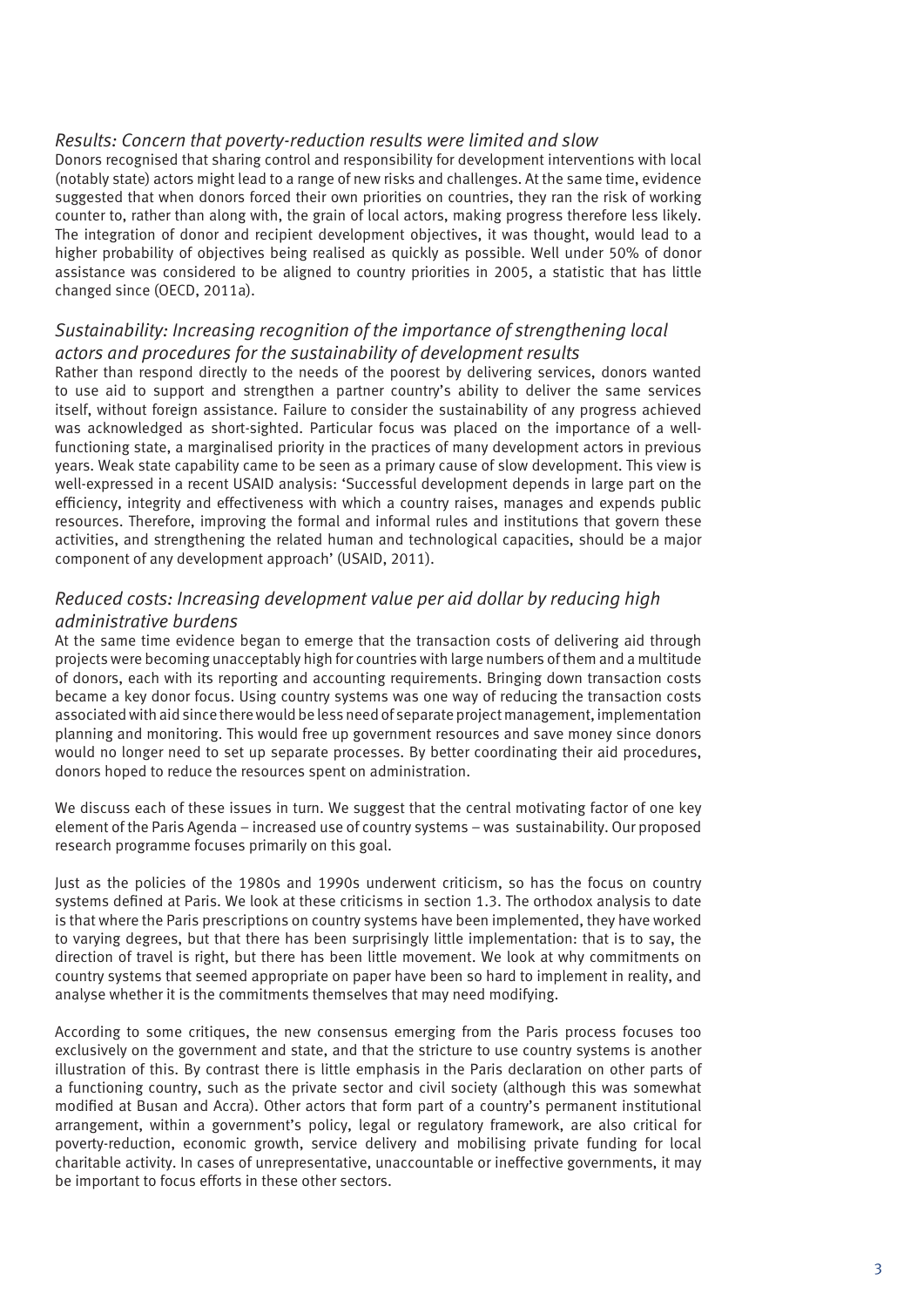A second set of critiques coalesces around concerns that the Paris process is often perceived as a journey toward an ideal aid relationship, when no such ideal exists. Instead, the Paris Declaration, and the bureaucratic process accompanying it, was in essence a response to a set of problems that have dogged particular aid relationships for the past few decades. The portrayal of Paris as a blueprint may have undermined more context-appropriate attempts to make aid more effective, especially in two types of country that have emerged in the critiques as perhaps unfit/non-ideal for the Paris prescription: fragile states and middle-income countries and/or countries not dependent on aid.

While the Paris Declaration and its sister documents read as a set of reasonable shifts in direction, the evidence shows that donors have made far less progress than was expected in 2005. There are a number of reasons for this, but an important one is that donors have not fully internalised the change of mindset required to move from a results-based approach to a 'systems approach', and many are unwilling to contemplate it. Using country systems and actors requires a recalibration of the time horizon for meaningful impact to be achieved − a fundamental tension in development assistance. Moreover, donors may ultimately not be very effective at building institutions in societies they only partially understand; they may do harm as well as help. The measurement challenges of a systems approach are also more complex, and the challenges of persuading donor publics of its importance may be equally difficult.

Despite nominal reiteration at Busan and subsequent meetings, some aspects of the Paris Agenda, notably harmonisation, have been allowed to wither while new elements, such as transparency, have flourished. Crucially, the Busan era places fresh emphasis on bringing forward aid 'exit strategies', and focuses more explicitly on the role of civil society and the private sector than in previous statements of the aid-effectiveness agenda. In the final section of Part 1 we assess how well Busan responds to the problems so far delineated in this paper. We conclude there is still a lack of clarity in the theory of change behind the Busan manifesto, but that implicit in the new consensus is the idea that different aid efforts should complement each other, rather than always harmonise, in recognition of the need for more context-specificity in the future.

## **Part 2: Localising aid: An empirical inquiry**

In Part 2 we set out an agenda whose benefits and challenges we recommend for analysis, and which we define as 'localising aid'. Localised aid is easy to define − an attractive characteristic given the complexity associated with the Paris indicators. It simply means **aid that is transferred to and**  *through* **recipient country partners**. These entities may be public (ministries, parliament, official accountability bodies or local government) or private (civil society organisations, media, nongovernmental organisations or the for-profit sector). We define two ways in which aid agencies give aid to country entities: as core support **to** the work of those entities, usually with some conditions; or channelling money **through** them to complete a pre-agreed task, according to a specific contract.

We argue that the category 'localised aid' has not been treated coherently in research and policy to date. There has not been a concerted global effort to localise aid. This paper marks the start of a research programme funded by USAID, whose Implementation and Procurement Reform (IPR), with its dual emphasis on government systems (objective 1) and national, non-state actors (objective 2), has played a role in framing the localising-aid concept adopted by this paper. Our research will test the theory that localising aid to both state and non-state actors is a worthwhile policy initiative. There are many ways donors seek to strengthen systems and partners; this research limits its scope to assessing the development benefits of one particular approach.

While Paris very much focused on localising aid to the state sector, less attention is paid in international aid-effectiveness circles to how aid can support the development of non-state sectors. As such, a localising-aid research agenda sits neatly within the Paris/Busan Agenda, combining the traditional Paris interest in strengthening national systems, with an emerging Busan Agenda that seeks to include non-state actors as core development participants. We set out three pillars of research, corresponding to the state sector, private sector and civil society.

# **Are systems/actors/sectors strengthened by use?**

Pillar 1 **State**

Pillar 2 **Private sector**

Pillar 3 **Civil society**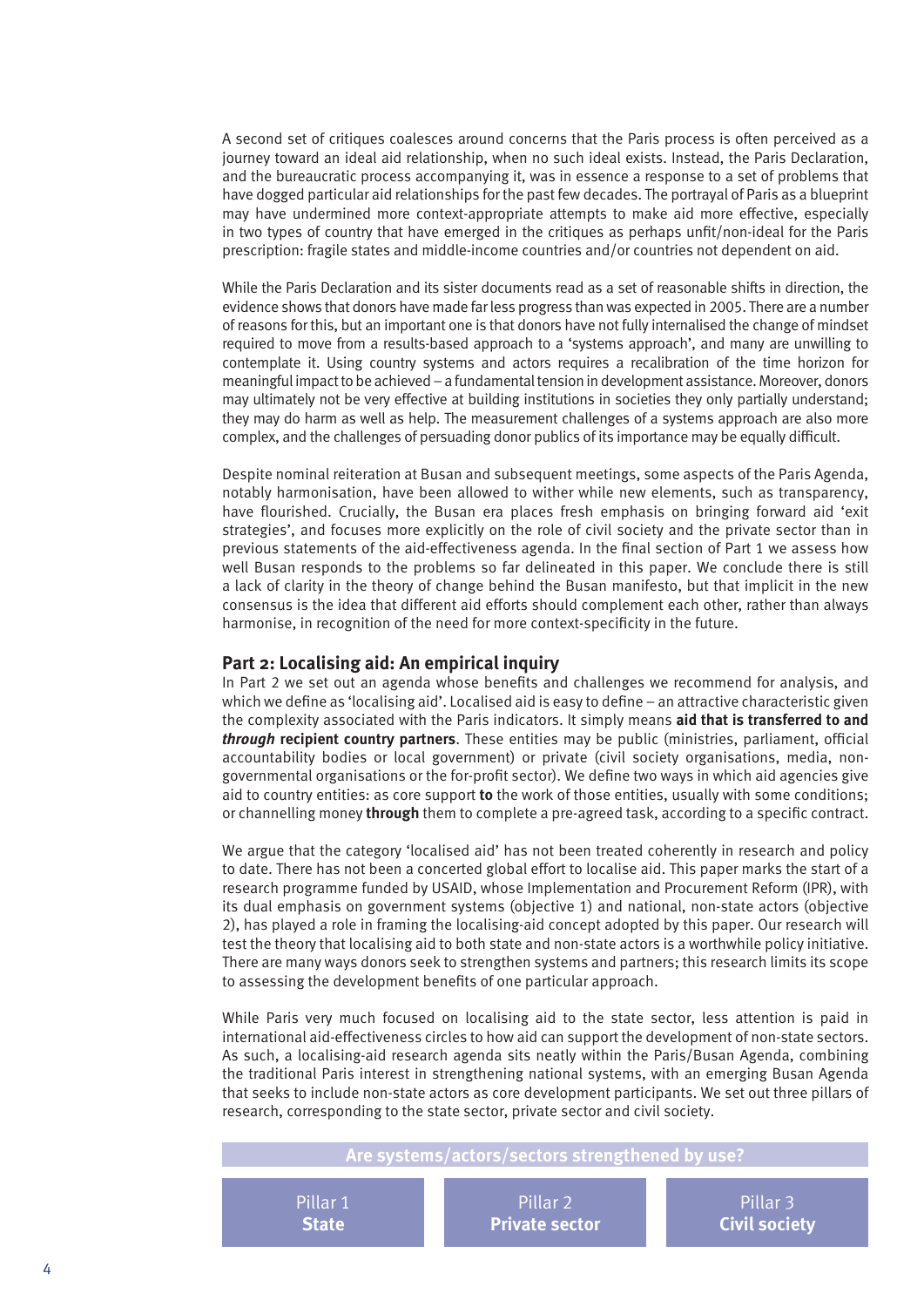In section 2.2 we set out our preliminary understanding of a 'whole-of-society' approach to using country systems and actors, and explore these three pillars in more depth. While the state is critical for the provision and regulation of public services, it is not the only actor delivering programmes. Furthermore, domestic accountability mechanisms, both vertical (by society of state functions and other decision makers) and horizontal (state and quasi-governmental agencies charged with holding other bodies and private sector-actors to account), are necessary to support the provision of services. We tentatively set out an 'ecosystem' approach in which all parts need to thrive for the others to do so, and in which horizontal and vertical accountabilities are complementary.

There has been only limited focus on the role of the private sector – the second research pillar – in the context of aid effectiveness, and even less that distinguishes between local and foreign private sectors. We discuss the difference between untied aid and local procurement; formally untying aid and opening contracts to competition has not substantially altered the number of contracts awarded to local partners. We raise the prospect of 'spending the development dollar twice' by increasing its impact on the local economy through the multiplier effect, and give examples of where this appears to have been important. We also ask whether the distinction between direct donor funding to local private companies, and indirect through open international contractors, is significant.

Civil society organisations (CSOs), the third pillar, have a long history of engaging in development assistance. There is an extensive literature on their role as development actors and how international donors can best support them. However, the emergence of the Paris aid-reform agenda inspired a new wave of debate and practice around support to CSOs. Most notably, the principle of alignment has encouraged some donors to use these and other funding streams to increase direct support to local CSOs, build their capacity to operate sustainably as independent actors (including through greater use of core support) and focus assistance on their role in holding governments accountable. Meanwhile, the principle of harmonisation has inspired experimentation with multidonor mechanisms for delivering coordinated assistance to CSOs. However, the use of these modalities only gained traction among a relatively small group of donors. The limited evidence available suggests that more traditional models of CSO support – decentralised, uncoordinated and more project-focussed models – have continued to dominate. It is not clear whether current aid reform principles and approaches are relevant to CSOs and how they could be adapted to support CSO strengthening and effectiveness. This research pillar will assess the evidence as to whether transferring assistance to and through local CSOs helps to build their capacity and responsiveness to local priorities. We investigate the challenges of contracting local non-state actors directly, instead of through intermediaries.

In the final section, 2.3, we look at how country context, both donor and recipient, can be brought further to the centre of aid-effectiveness decisions. The Paris Agenda strongly implied that such support should increasingly be via state systems, but this uni-directional approach has been critiqued both in theory and practicality. We look specifically at what a more flexible approach might mean for the state sector, but a similar spectrum of options for donor support could be envisaged for the private sector and civil society. Our hypothesis is that, in reality, there is no such thing as full use of country systems, even with general budget support or cash-on-delivery aid. It is always something of a hybrid and aid-effectiveness principles should underlie the variety of possible developmental relationships that can exist between states. The need for different targets and priorities in fragile states is recognised in the Busan process with the emergence of a New Deal for Fragile States, but middle income/non-aid dependent countries may need alternative approaches. We expect different results depending on country type, of which we propose three for the purposes of this study: fragile, stable low-income and middle-income.

Localised aid would consider the importance of direct transfers to actors in each of the three sectors identified, based on the assumption that capable actors in each are required for the successful and sustainable delivery of public goods, with diminishing recourse to external support. An approach that assesses whether different donors could act differently, depending not only on recipient context but their own intrinsic advantages and limitations, might build on the programme-based approaches (PBAs) encouraged under Paris, but left out of the Busan targets. In section 2.3.2 we briefly discuss PBAs. They are envisaged both for the state sector and for private organisations, for profit and non-profit. Our research might build on such analyses.